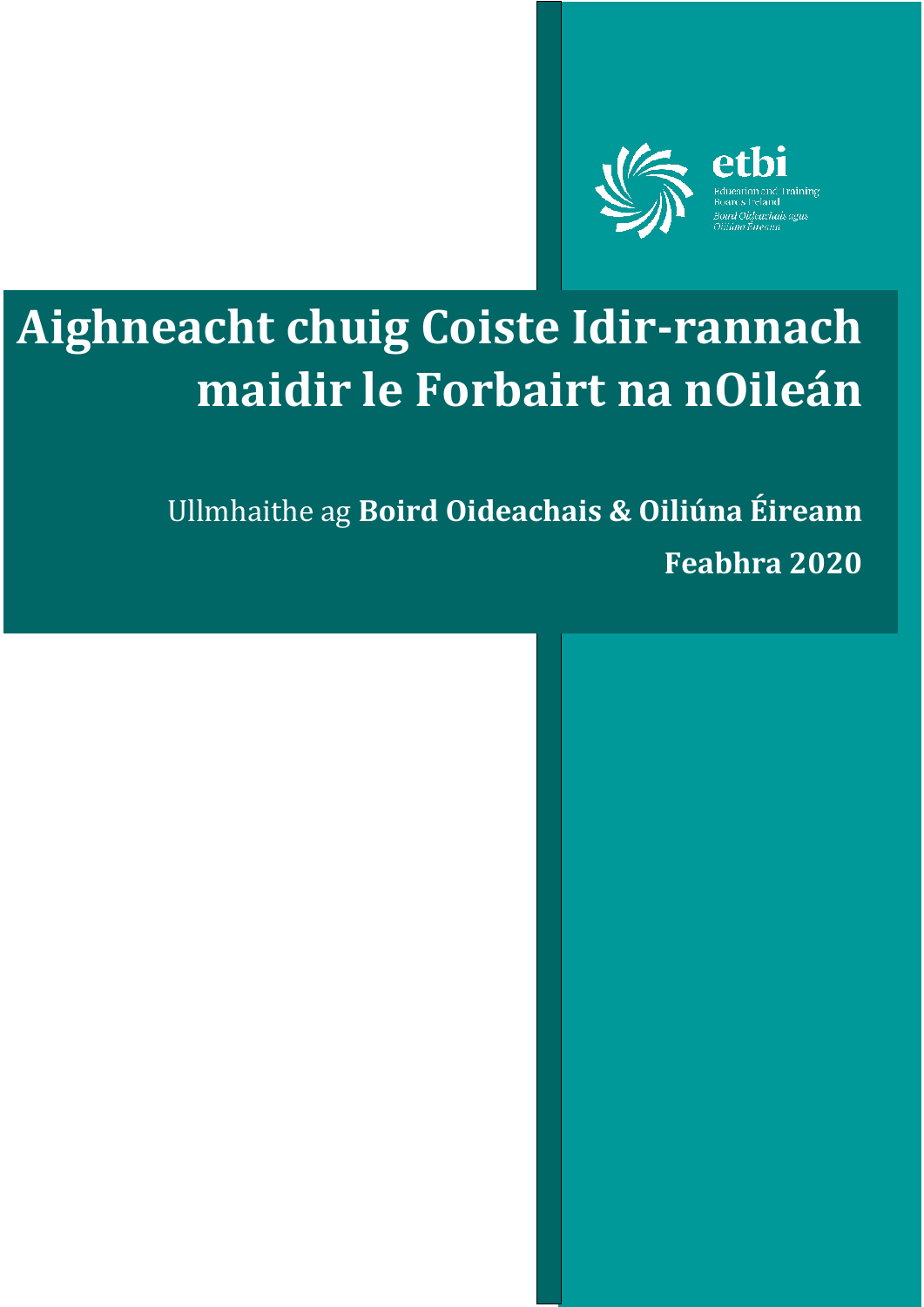# **Boird Oideachais & Oiliúna Éireann (BOOÉ)**

# **Aighneacht chuig Coiste Idir-rannach maidir le Forbairt na nOileán**

## **Réamhrá**

Tá Boird Oideachais &Oiliúna Éireann (BOOÉ) mar chomhlacht ionadaíoch náisiúnta ar na sé Bhord Oideachais & Oiliúna (BOO) déag sa tír. Bunaíodh na Boird Oideachais &Oiliúna in 2013 chun oideachas agus traenáil a chur ar fáil do phobail na hÉireann fud fad na tíre. Tá dualgais ar Bhoird Oideachais agus Oiliúna (BO&O) ar leith tacú leis na coláistí/scoileanna Gaeltachta agus lán-Ghaeilge atá faoina gcúraim. Tá líon na scoileanna seo tar éis fás leis na blianta beaga anuas.

Tá cúig cinn de na scoileanna sin lonnaithe ar na hoileáin atá faoin Scéim Aitheantas Gaeltachta.

| Bord Oideachais & Oiliúna Scoil |                            | Oileán        |
|---------------------------------|----------------------------|---------------|
| Gaillimh agus Ros Comáin        | Coláiste Ghobnait          | Inis Oirr     |
|                                 | Coláiste Naomh Eoin        | Inis Meáin    |
|                                 | Coláiste Naomh Éinne       | Inis Mór      |
| Dún na nGall                    | Coláise Phobail Cholmcille | Oileán Thóraí |
|                                 | Gairmscoil Mhic Dhiarmada  | Árainn Mhór   |

## **Comhthéacs na Scoileanna**

Is iad na scoileanna seo cuisle na bpobal ar a bhfreastlaíonn said. Is deacair fianaise níos fearr de thábhacht scoil i bpobal a aimsiú ná an tárrtháil pobail atá tarlaithe ar na hoileáin seo. Tar éis blianta fada de bhánú agus meath pobail, tá casadh dearfach tarlaithe a aithnítear go díreach mar thoradh ar fhás agus ar fhorbairt na meánscoile. Ní hamháin go bhfuil feidhm oideachais ag na scoileanna seo ach tá sé sothuigthe nach féidir inmharthanacht na n-oileáin seo a chinntiú gan scoileanna láidre a chothaíonn an óige. Gan iad, is ag fáil bháis a bheadh na pobail scoite amach seo.

Ni hionann dúshláin scoileanna na n-oileán agus dúshlán 'scoil bheag', ce go bhfuil cuid mhaith de na dúshláin céanna i gceist. Caithfear dul i ngleic le dúshláin ar leith i scoileanna iar-bhunoideachais na noilean chun soláthar oideachais cuí agus cothrom a chur ar fáil do scoláirí na scoileanna seo.

# **Plépháipéar – Polasaí Oileánda**

Cuireann Boird Oideachais & Oiliúna Éireann fáilte mhór roimh an bpróiseas comhairliúcháin seo. Aithnítear le fada go bhfuil géarghá le polasaí oileanda a d'fhreasalódh ar gach gné de shaol na noileán, go háirithe cúrsaí oideachais. Tá buairt ar BhOOÉ gur tugadh na hábhair seo a leanas san áireamh ag na Ceardlann Comhairliúcháin - Dídhaonrú, Forbairt eacnamaíoch, Athrú aeráide, Sláinte agus folláine, An Ghaeilge, Cumhachtú pobail, Iompar, Nascacht dhigiteach, Soláthar breosla/fuinnimh – agus go raibh Cúrsaí Oideachais fágtha ar lár. Creideann BOOÉ go bhfuil go bhfuil scoileanna na n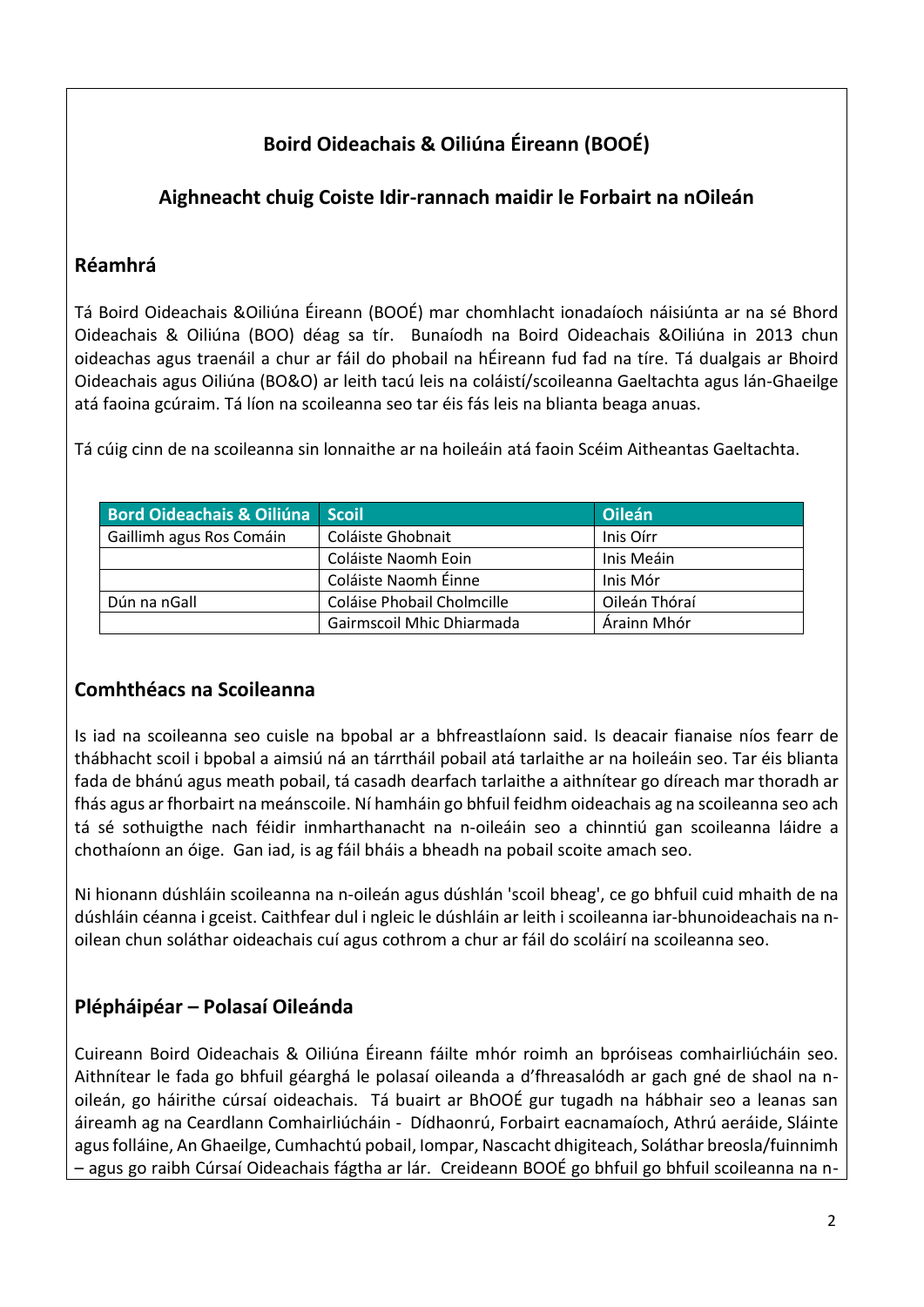oileán agus cúrsaí oideachais mar chroílár saol na n-oileán agus mar thúsphointe aistear na chéad ghlúine eile. Aithníodh ag an Roinn Oideachais agus Scileanna cé chomh tábhachtach agus lárnach is atá na scoileanna oileánda nuair a iarradh ar an gComhchoiste um Oideachas agus Scileanna tabhairt faoin Tuarascáil maidir leis na Dúshláin atá roimh Scoileanna ar Oileáin a foilsíodh i mí Feabhra 2018. Tá BOOÉ ag súil go dtabharfaí na moltaí a rinne sa tuarascáil sin ar bord agus polasaí á dhréachtú aige. Ní mór don Choiste Idir-rannach cursaí oideachais a bheith mar thosaíocht sa phróiseas seo.

Sa phlépháipéar féin, aithníonn BOOÉ go ndearnadh tagairtí do ghnéithe éagsúla a bhaineann le cúrsaí oideachais agus molaimid sin.

- Rinneadh tagairt do na féidearthachtaí a bhaineann le teicneolaíocht mar áis don fhoghlaim agus don teagaisc. Tacaíonn BOOÉ go mór leis Tionscadal Píolótach ar ríomh-Mhol trí mheán na Gaeilge ach tá géarghá go leathnófar an Tionscadal seo amach agus ábhair breise a bheith ina measc. Tá súil ag BOOÉ go n-oibreodh an Coiste Idir-rannach leis an Roinn Oideachais & Scileanna chun tabhairt faoi seo.
- Rineadh tagairt don Tuarascáil maidir leis na Dúshláin atá roimh Scoileanna ar Oileáin, Feabhra 2018. Tá súil ag BOOÉ go nglacfaidh an Coiste Idir-rannach leis na moltaí a rinne agus iad a chur i bhfeidhm gan mhoill.
- Rinneadh tagairt don Pholasaí don Oideachas Gaeltachta agus molann BOOÉ na hiarrachtaí atá á dhéanamh faoi láthair ag an Aonad um Oideachas Gaeltachta ar son na scoileanna Gaeltachta, na scoileanna oileánda ach go háirithe.
- Rinneadh tagairt don ról atá ag Údarás na Gaeltachta agus an fhreagracht atá acu siúd cabhrú le pobail na n-oileán maidir le cúrsaí áirithe, mar shampla, cúrsaí oideachais. Tá súil ag BOOÉ go mbeidh an Coiste Idir-rannach agus Údarás na Gaeltachta agus obair as a chéile ar son na scoileanna oileánda amach anseo.
- Rinneadh tagairt d'áiseanna oideachais agus plean náisiúnta leathanbhanda. Faoi láthair, tá roinnt dár scoileanna ag streachailt ó thoabh áiseanna de, mar shampla, halla spóirt; agus tá ceangal lag leathanbhanda ag cur isteach ar dhul chun cinn na scoláirí ar na hoileán. Tá BOOÉ ag súil go bpléifear leis na dúshláin seo go gairid.
- Rinneadh tagairtí do leithdháileadh múinteoirí agus buiséid. Aithnítear go bhfuil dul chun cinn déanta ag na scoileanna oileánda a bhuí leis an bPolasaí don Oideachas Gaeltachta. Tá na scoileanna buíoch as an gcúnamh seo ach ní leor sin. Tá BOOÉ ag súil go n-athnaíonn an Coiste Idir-rannach go bhfuil na scoileanna seo i gcomhthéacs eisceachtiúil agus go bhfuil tacaíocht sa bhreis de dhíth má tá na deiseanna céanna cothrom curtha ar fáil do gach scoláire na tíre seo.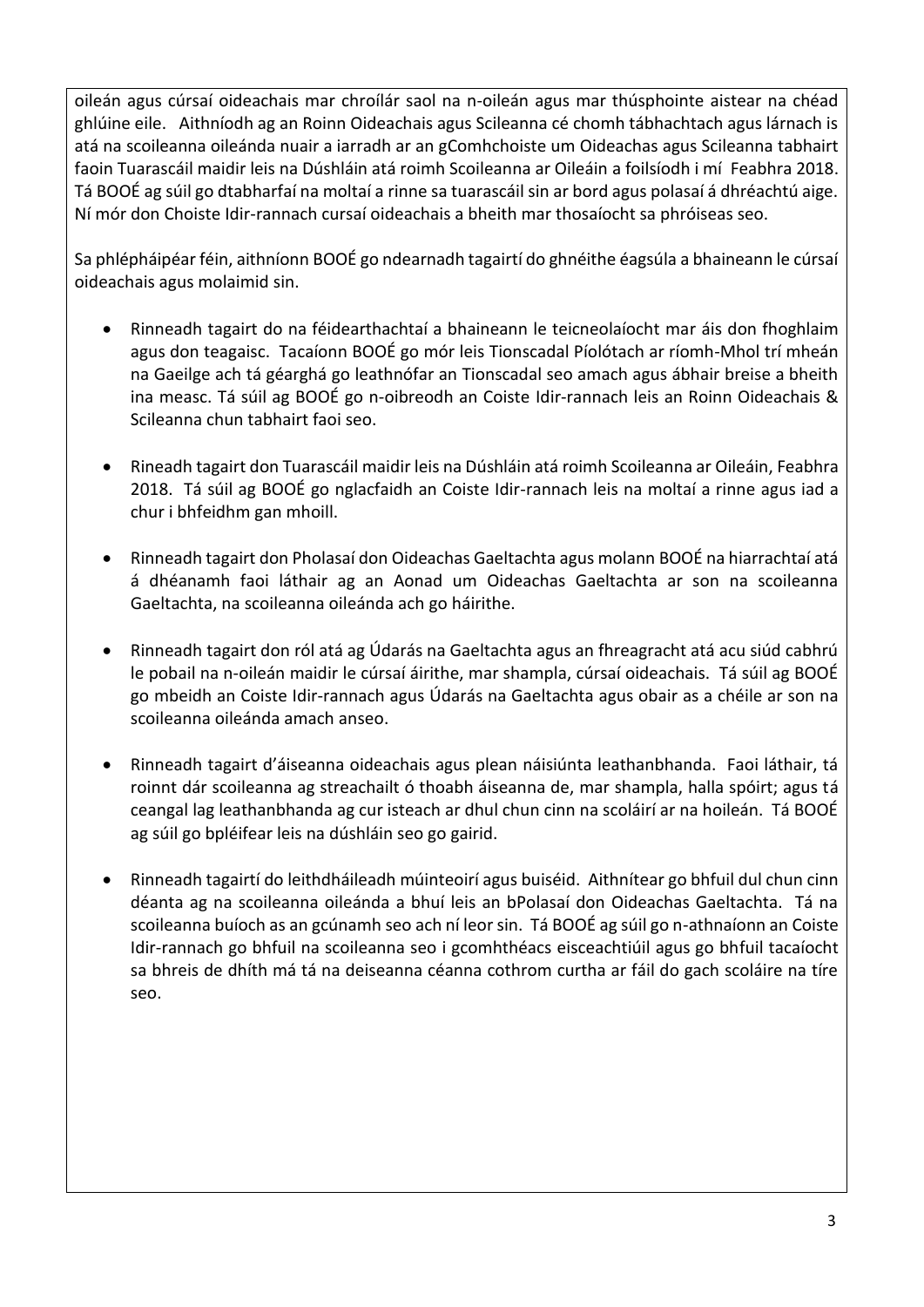# **Plean Gníomhaíochta don Oideachas 2019**

D'fhoilsigh an Roinn Oideachais & Scileanna plean gníomhaíochta don Oideachas 2019 - *Cumasú - Cumasú trí fhoghlaim* chun plean agus spriocanna a leagan amach d'oideachas scoláirí na tíre seo don tréimshe 2019-2021. Tá scoláirí na n-oileán mar chuid lárnach den chohórt sin agus níor mhaith le BOOÉ go ndéanfadh an Coiste Idir-rannach neamhaird ar na spriocanna seo agus iad i mbun oibre. Ceann de na luachanna a luaitear sa cháipéis sin ná '**Cuirimid an foghlaimeoir i gcroílár na forbartha straitéis agus beartas oideachais** agus **cuirimid luach ar an bhfoghlaim mar leas an phobail**, mar gheall ar an **ról lárnach atá aige i bhforbairt, comhtháthú agus folláine sochaí chuimsitheach.**

| Spriocanna - Cumasú - Cumasú trí fhoghlaim                                                                                                                                                                                   |                                                                                                                                                                                                    |  |  |
|------------------------------------------------------------------------------------------------------------------------------------------------------------------------------------------------------------------------------|----------------------------------------------------------------------------------------------------------------------------------------------------------------------------------------------------|--|--|
| <b>SPRIOC1</b><br>Cuirfimid cruth ar chóras oideachais agus oiliúna<br>freagrach a shásaíonn riachtanais agus a ardaíonn<br>ardaidhmeanna gach foghlaimeora.                                                                 | Tá BOOÉ ag iarraidh go dtabharfar<br>tús áite do na scoláirí oileánda<br>mar thodhchaí na n-oileán.                                                                                                |  |  |
| <b>SPRIOC 2</b><br>Cuirfimid ar aghaidh dul chun cinn foghlaimeoirí atá I<br>mbaol míbhuntáiste oideachais agus foghlaimeoirí a<br>bhfuil riachtanais speisialta oideachais acu d'fhonn<br>tacú leo a gcumas a bhaint amach. | Tá BOOÉ ag iarraidh go n-aithnítear<br>na bacanna agus na dúshláin atá<br>roimh na scoláirí oileánda.                                                                                              |  |  |
| <b>SPRIOC3</b><br>Tabharfaimid na scileanna agus an tacaíocht<br>riachtanach do sholáthraithe oideachais agus oiliúna<br>chun taithí foghlama d'ardchaighdeáin a chur ar fáil.                                               | Tá BOOÉ ag iarraidh go dtabharfar<br>tacaíocht riachtanach do BhOO na<br>Gaillimhe & Ros Comáin agus do<br>BhOO Dhún nan Gall chun freastal<br>ar na scoileanna oileánda.                          |  |  |
| <b>SPRIOC4</b><br>Treiseoimid na caidrimh idir oideachas agus an pobal<br>i gcoitinne, an sochaí agus an geilleagar.                                                                                                         | Tá BOOÉ ag iarraidh go n-<br>aithneofaí an áit lárnach atá ag<br>scoileanna ar na hoileáin.                                                                                                        |  |  |
| <b>SPRIOC 5</b><br>Treoróimid seachadadh treo straitéiseach agus córas<br>tacúil i gcomhpháirt le príomh-gheallsealbhóirí san<br>oideachas agus oiliúint.                                                                    | Tá BOOÉ ag iarraidh a léiriú go<br>bhfuilimid agus na Boird<br>Oideachais & Oiliúna sásta obair i<br>gcomhpháirt leis an gCoiste chun<br>tacú lena n-iarrachtaí ar son scoláirí<br>na<br>n-oileán. |  |  |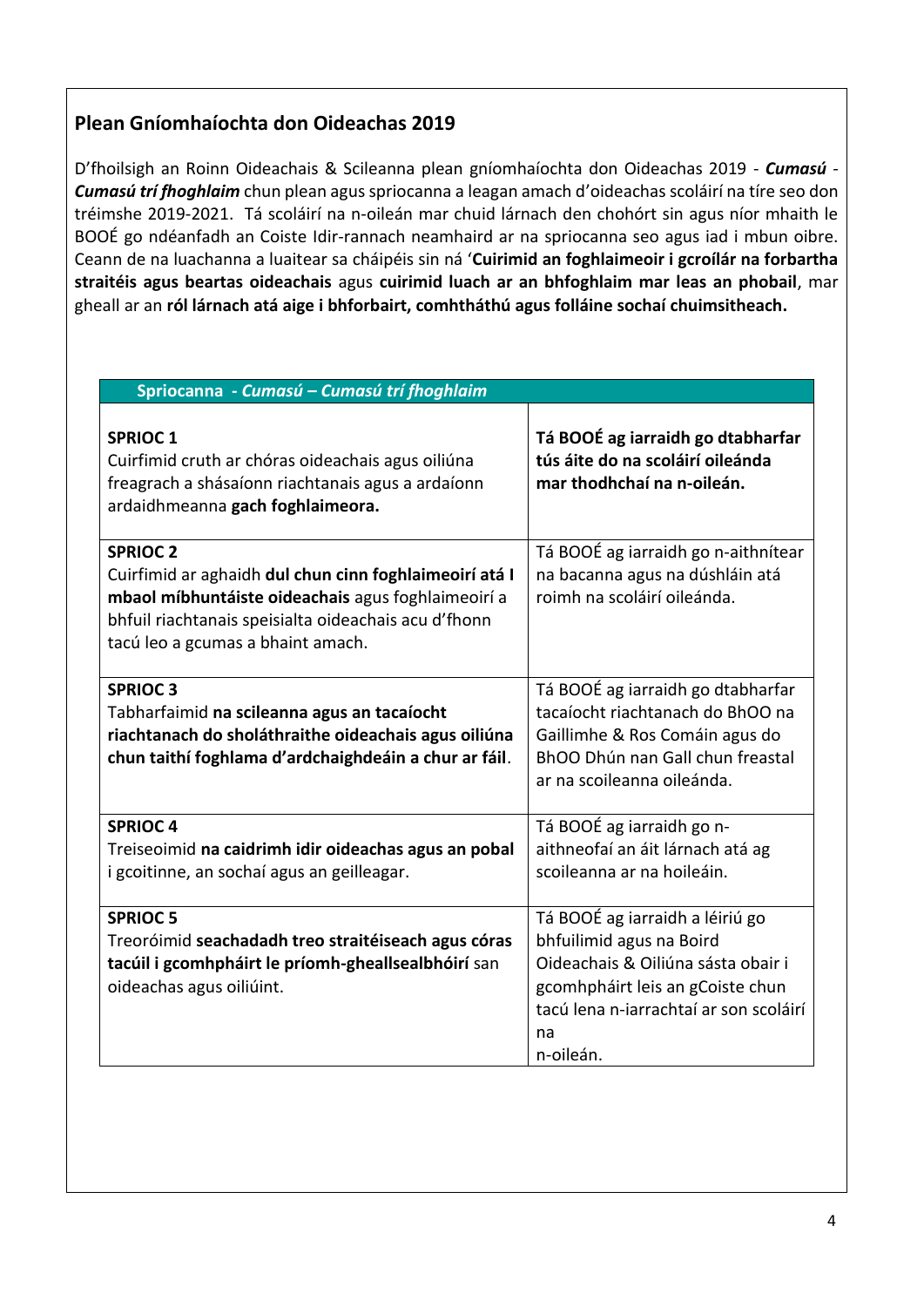## **Na Dúshláin is mó**

Cuireann na 5 scoil oileánda oideachas ar ard-chaighdeán ar fáil dá scoláirí ainneoin go dtéann siad i ngleic le dúshláin agus bacanna lá i ndiaidh lae. Tá fís uaillmhianach ag na scoileanna go léir agus tá neart pleananna acu gur mhaith leo tabhairt fúthu ach faoi mar atá cúrsaí i láthair na huaire, ní féidir leo gach sprioc a bhaint amach. Aithníonn bainistíocht na scoileanna seo murar féidir na dúshláin seo a réiteach agus tacaíocht bhreise a chur ar fáil, is deacair na deiseanna céanna a chur ar fáil dá scoláirí is a fhaightear ar an mórthír.

### **Na Dúshláin is mó atá ann do scoileanna oileanda**

#### **Soláthar Múinteoirí**

Ní oireann sé do chuile dhuine cónaí ar oileán agus a bheith scoite amach ón ngnáthshaol. Bíonn sé an-deacair múinteoirí a mhealladh chuig oileán atá inniúil sa Ghaeilge. Mar sin, is minic a bhíonn athrú fóirne rialta ann. Teastaíonn baoite de shaghas chun cuidiú le múinteoirí an costas breise a ghabhann le maireachtáil ar oileán a láimhseáil. Mar sin, iarraimid an **liúntas oileánda** a bhí ar fáil ag múinteoirí a bhí fostaithe roimh 2011 a leathnú amach dóibh siúd a tháinig ar bord tar éis 2011. Tá moladh sa tuarascáil (An Comhchoiste um Oideachias agus Scileanna 2018) an liúntas seo a athbheochan ach go fóill níor tháinig sé.

Is fadhb mhór í **ionadaithe** a fháil le teacht isteach agus amach gach lá nuair a bhíonn múinteoir(í) tinn/as láthair ar chúis éigin. Caithfidh an príomhoide agus na múinteoirí eile na ranganna a chlúdach (i bhfad níos mó ná uaireanta ionadaíochta agus feitheoireachta i gceist).

Cé go ndéantar gach uile iarracht múinteoirí atá inniúil sa ghaeilge a earcú agus a mhealladh chuig oileán, tá sé an-deacair múinteoirí cáilithe atá in ann teagasc trí mhéan na gaeilge a fháil don scoil. Ba cheart **liúntais na múinteoirí teagasc trí Ghaeilge** a athréimniú le dul i ngleic leis seo.

#### **Rogha Ábhar**

Tá sé nach mór dodhéanta **lán-churaclam (trí Ghaeilge** ) a chur ar fáil do scoláirí sa chomhthéacs seo. Ba cheart go mbeadh an deis céanna oideachais ag scoláirí ar oileán agus ag scoláirí ar an Mórthír.

Toisc go mbíonn athrú ar fhoireann ó bhliain go bliain sna scoileanna oileánda, cruthaíonn sé sin neart fadhbanna ó thaobh pleanála de agus rogha ábhar a bhíonn ar fáil do scoláirí. Ba choir go mbeadh scoileanna in ann **soláthar ábhar éifeachtach** a chur ar fáil chun eispéireas foghlama saibhir a bhaint amach.

#### **Leithdháileadh Múinteoirí**

Níl aon Chiorclán ón ROS a dhéanann tagairt do riachtanis iarbhunscoileanna ar oileáin. Cuireann na scoileanna oileánda iarratas 'Curricular Concessions'nó Tacaíocht Teagaisc Bhreise do bhunriachtanais churaclaim (Lamháltais Churaclaim) isteach gach bliain ar bhun riachtanais scoile. Ceadaítear 1.5 múinteoir breise d'iarbhunscoil ar oileán ach moltar é seo a ardú go 2.5 WTE.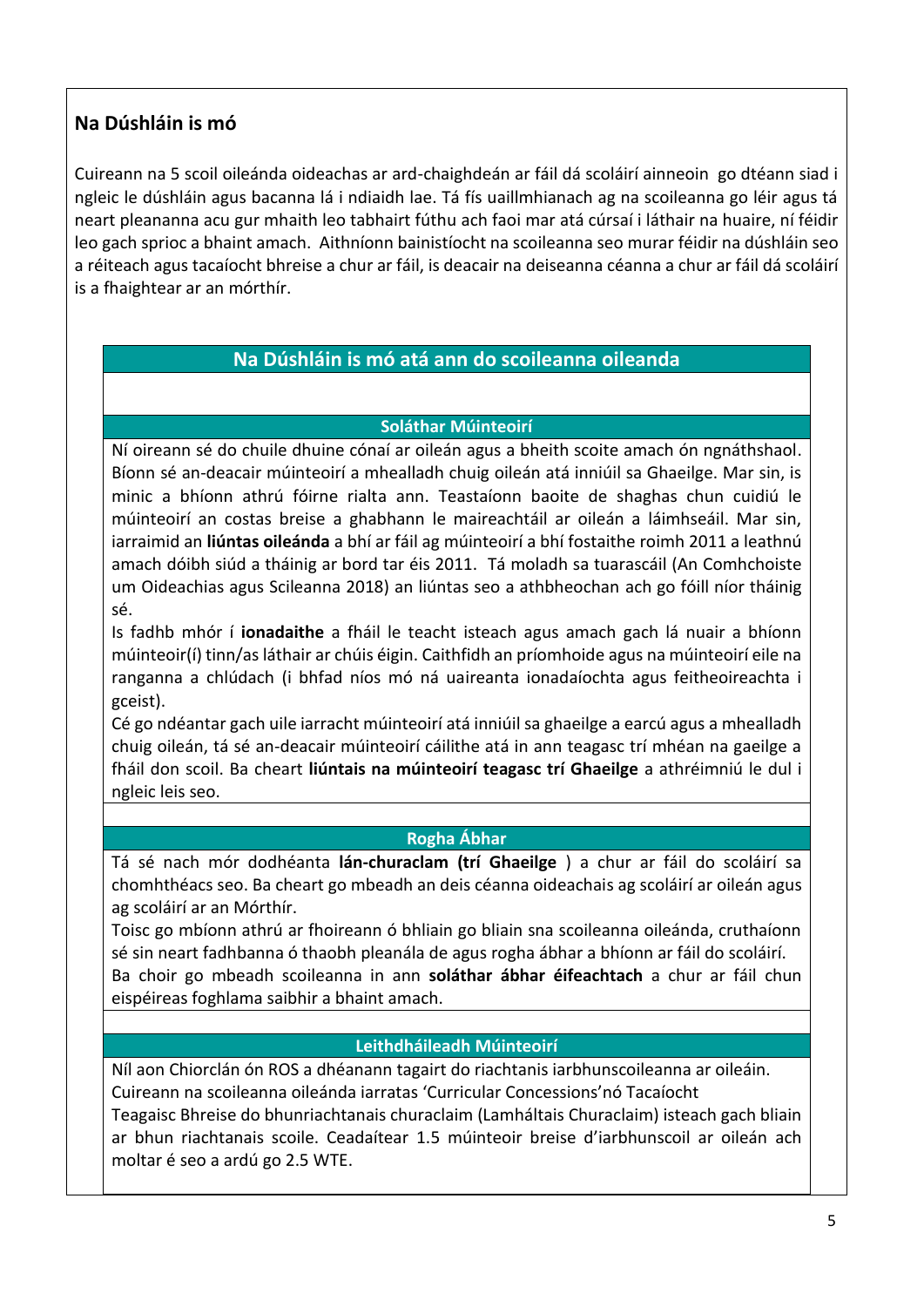Bíonn an **leithroinnt múinteoireachta bunaithe ar an líon scoláirí a bhíonn ar an rolla**. Ar Oileán, tá líon na scoláirí an-bheag mar sin, ní aithníonn an múnla an dushlán seo. Tá sé dodhéanta curaclam caighdeánach leathan a chur ar fáil do na scoláirí. Ba cheart go mbeadh an deis céanna oideachais ag scoláiri ar oileán agus scoláirí atá ar an mórthír.

Ní bheidh deis riamh ag na scoileanna más dáileadh ó thaobh uimhreacha ar an rolla atá i gceist. Má bhíonn easnamh sa bhfoireann teagaisc, bíonn ar na scoileanna **curaclaim tanaí** a thairiscint de bharr easpa uaireanta múinteoireachta, gníomh a mhaolaíonn rathúlacht na scoile.

Níl stádas **scoil bheag** ag roinnt scoileanna agus mar sin ní fhaigheann na scoileanna beaga seo an 1.5WTE a bhronntar ar scoileanna beaga cé go bhfuil siad ar chuid de na scoileanna is lú sa tír.

Leis an múnla nua dáileadh ar an 0.9 WTE **Tacaíochta Foghlama**, níl aon chinnteacht nach mbeidh laghdú i gceist do na scoileanna beaga, gníomh a mbeadh impleachtaí tromchúiseacha aige ar sholáthar tacaíocht foghlama sna scoileanna ar oileáin de bharr a méid.

Ta iarratas déanta ag an Bord Oideachais agus Oiliúna (BOO) go méadófaí leithroinnt múinteoireachta do na scoileanna oileánda ón 1.5 WTE atá ann faoi láthair go dtí 2.5 WTE exquota.

I gcás scoil amháin gur Aonad í, tá dúshlán ar leith ann sa mhéid is go bhfuil **dhá sheirbhís oideachais** ag feidhmiú sa scoil seo (an tseirbhís Ghaeilge agus an tseirbhís Bhéarla). Níl siad ag fáil go leor acmhainní breise leis an Aonad Gaeilge a reáchtáil sa scoil mar ba chóir. Bíonn seo in easnamh i gcónaí agus mar thoradh air seo, níl na hábhair uilig ar fáil trí mheán na Gaeilge.

Ní féidir le scoileanna múinteoirí a roinnt de bharr na himpleachtaí a bhaineann le taisteal chuig scoileanna eile.

#### **Deontas Gaeilge agus Dátheangachais**

Bheadh sé ina chuidiú mhór do scoileanna oileánda dá mbeadh an deontas Gaeilge/Dátheangachais @€103/ dalta ar fáil. Níl sé cóir nó cothrom nach bhfuil an deontas seo ar fáil do scoileanna faoi stiúir na mBoird Oideachais &Oiliúna ach go bhfuil an deontas céanna ar fáil do iarbhunscoileanna deonacha.

#### **Buiséad**

Cránn cúrsaí airgid scoileanna na tíre ach tá crá breise i gceist do scoileanna oileánda. Cosnaíonn seirbhísí dúbailte beagnach faoin am a bhfuil sé tugtha chomh fada le oileán agus iad cráite ag costais taistil & lasta. Bíonn thar oíche nó dhó i gceist chun freastal ar aon imeacht náisiúnta agus bíonn líon na scoláirí ró-íseal chun costas bus agus ostáin a roinnt mar sin bíonn ar na scoileanna cúiteamh do na costais seo, rud a chreimeann buiséad na scoile.

Teastaíonn buiséad na scoileanna ar oileán a mhéadú chun go mbeidh na scoileanna in ann fíor-chostas a bhaineann le scoil ar oileán a láimhseáil.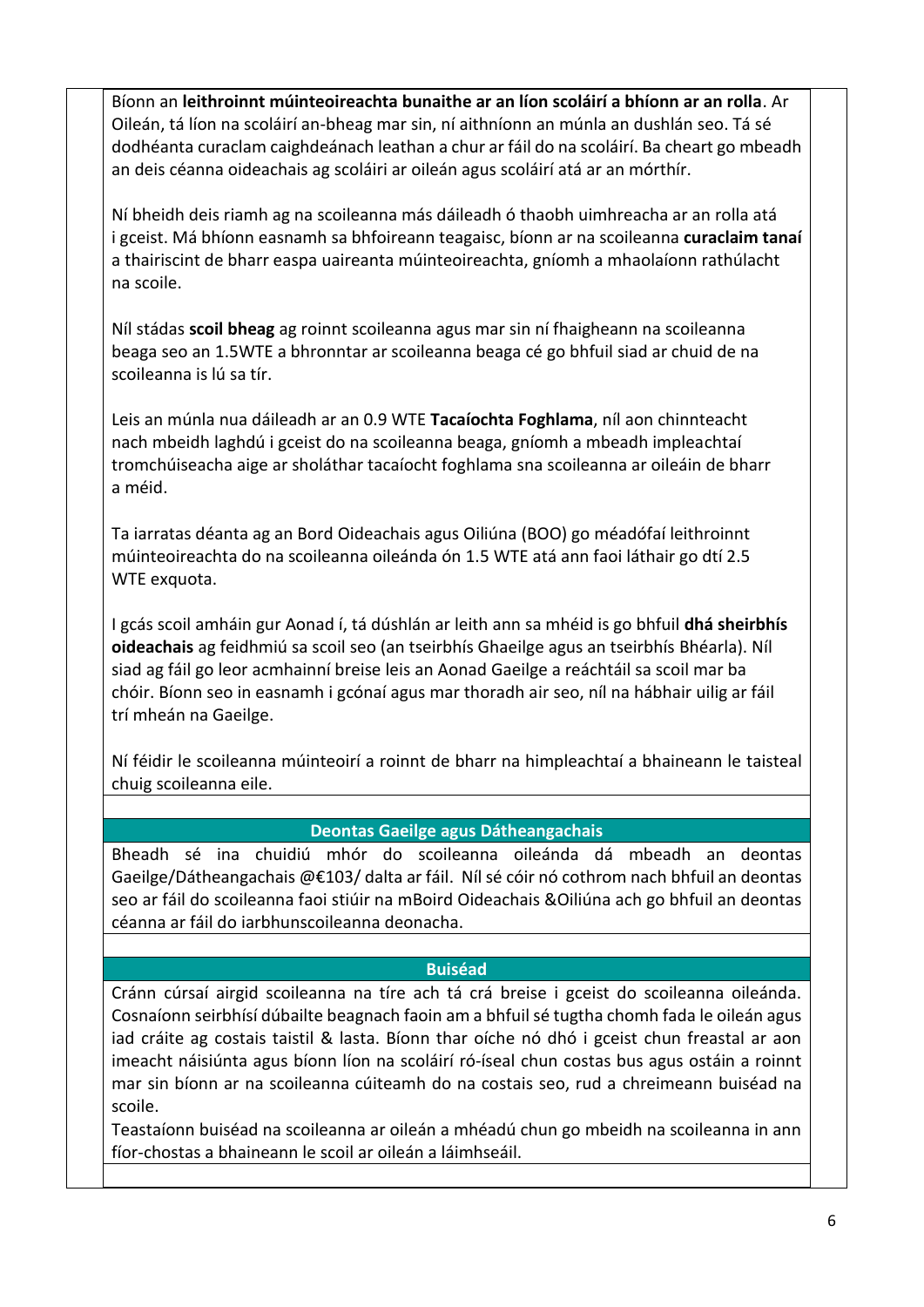#### **Scoláireachtaí**

Tá na hoileáin faoi mhíbhuntáiste tíreolaíochta, rud a chiallaíonn nach mbeidh líon ró-ard scoláirí san abhantrach chun scoil a chothú agus chun atmaisféar sláintúil do dhéagóirí a chinntiú sna scoileanna. Le blianta feidhmíonn scoileanna na n-oileán ar bhun náisiúnta. Tugtar deis do scoláirí ón tír mhór oideachas tré mheán na Gaeilge a fháil ar na hoileáin.

Tá tríocha scoláireacht dá íoc faoi láthair ag an Roinn Cultúir, Oidhreacht agus Gaeltachta do scoláirí nach ó cheantair Gaeltachta iad chun freastal ar scoileanna na n-oileán. Is iad trí scoil Árann a ghlacann páirt sa scéim seo faoi láthair. Seo ceann de na scéimeanna is tairbhí a tugadh isteach do na h-oileáin riamh, ní hamháin ó thaobh sealbhú teanga de ach ó thaobh inmharthanacht na n-oileáin a chinntiú freisin.

Tá iarratas déanta ag scoileanna go minic agus moladh sa tuarascáil 2018 freisin, don Roinn Cultúir, Oidhreachta agus Gaeltachta an líon scoláireachtaí atá ar fáil a dhúbailt go dtí 60 scoláireacht sa bhliain ag costas €5.000 an ceann, ach go fóill níl aon athrú tagtha.

Tá tacaíocht de dhíth freisin ó na hoileán eile ó thaobh na scoláireachtaí. Tóg mar shampla, níl scoláireacht ar bith ar fáil ar Oileáin Toraigh go fóill de bharr fadhbann lóistín agus araile; cuireadh ceist ar an Roinn tacú ionas go dtosódh an scéim scoláireachta ar an oileán ach níor tharla rud ar bith go fóill. Bheadh deis iontach ag scoláirí ón mórthír tamall a chaitheamh ar an oileán; agus chuirfeadh sin go mór le saol sóisialta agus foghlama na scoláirí, ceann de na buntáistí is mó a bhaineann leis an scéim.

#### **Stádas DEIS**

Tá sé deacair gan na míbhuntáistí a bhaineann le scoileanna oileánda a thabhairt faoi deara, scoileanna suite ar charraigeacha beaga na mílte amach ón gcósta i lár an Atlantaigh ag freastal ar phobail sáinnithe nach bhfuil an bóthar faoina gcois. Braitheann feidhmiú laethúil na scoileanna seo ar rochtain agus ar aimsir. Caithfear iarracht bhreise a dhéanamh le teacht ar oileán mar sin is minic a fhágtar ar lár iad ó thaobh fáil ar sheiribhísí scoile agus araile. Teastaíonn ó na scoileanna oileánda a bheith aitheanta mar scoileanna DEIS agus na buntáistí a ghabhann leis an stádas seo a sholáthar ar na hoileáin.

#### **Laghdú daonra na scoile**

Tá daonra an oileáin ag laghdú go gasta agus tá seo ag cur isteach go mór as scoileanna faoi láthair. Chomh maith leis sin, tá an líon scoláirí ag teach isteach ón Mórthír laghdaithe chomh maith mar creidtear nach bhfuil curaclam leathan á sholáthar ag an scoil. Tuairiscíonn na scoileanna go léir go bhfuil an fhadhb seo ag cur isteach go mór orthu

#### **Teicneolaíocht**

Ní bhíonn ceangal maith leathanbhanda ar na hoileáin go ginearálta. Teastaíonn ceangal maith sna scoileanna agus sna na tithe le go mbeidh scoláirí in ann buntáiste a bhaint as teicneolaíocht ar scoil agus sa bhaile. San aonú aois is fiche, tá géarghá freastal ar ghlúin atá i bhfad chun tosaigh ó thaobh na teicneolaíochta de. Níl sé ceart ná cothrom go ndéanfaí neamhaird ar scoláirí na n-oileán.

#### **Stádas mar Scoil Bheag**

Tarlaíonn sé sa chúig scoil go mbíonn na bainisteoirí scoile ag teagasc uaireanta níos mó ná ba chóir agus mar atá leagtha síos sa Litir Ciorclach 0081/2007. I scoileanna beaga, titeann an chuid is mó den phleanáil srl atá le déanamh ar bhainistíocht na scoile, rud a chruthaíonn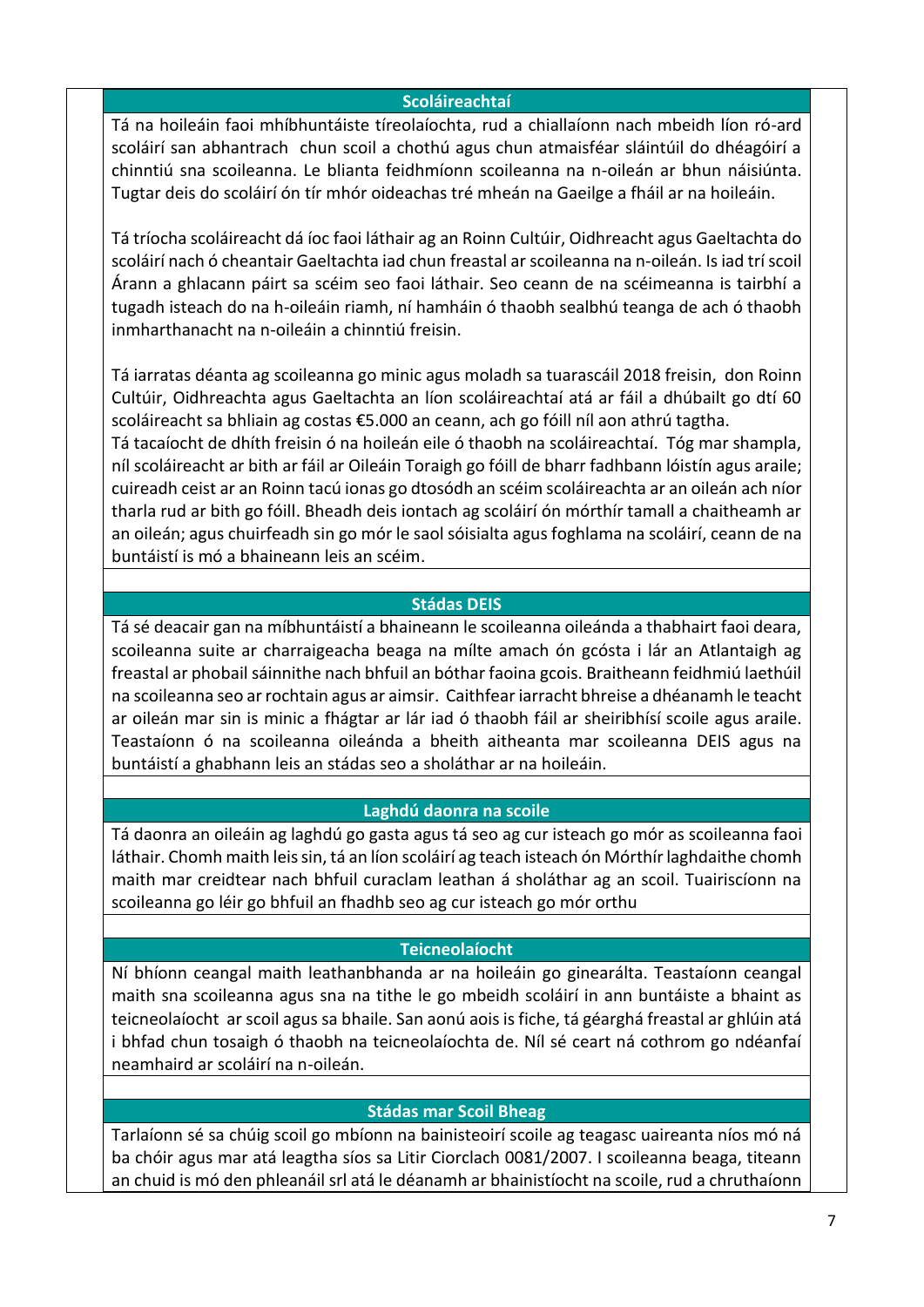tuilleadh brú ar bhainisíocht na scoileanna (an Plean Deis / an Plean Oideachais Gaeltachta / HSCL/SCP/ICT/ Sláinte agus Sábháileachta agus eile.). Bíonn na dualgaisí céanna i scoil bheag is a bhíonn i scoil mhór ach ní bhíonn na hacmhainní daonna céanna ann. Ní aithnítear na scoileanna oileánda le stádas scoil bheag mar sin ní fhaigheann na scoileanna beaga seo an 1.5 WTE a bhronntar ar scoileanna beaga cé go bhfuil siad gan dabht ar chuid de na scoileanna is lú sa tír.

## **Conclúid**

Tá sé ríshoiléir go bhfuil an-chuid dúshláin roimh na scoileanna oileánda. Tá sé rí-shoiléir go gcruthaíonn an suíomh oileán dua breise, agus gur gá iniúchadh a dhéanamh ar conas an saibhreas agus an tábhacht a bhaineann leis na scoileanna oileán a chaomhnú agus a fhorbairt trí struchtúr tacaíochta níos feiliúnaí; soláthar mhúinteoirí; foireann tacaíochta; buiséad; scoláireachtaí agus liúntais ina measc.

Moltar iniúchadh a dhéanamh ar liúntas cuí do mhúinteoirí oileán, a chuirfeadh leis an mealladh dóibh cónaí agus obair ar oileán iarghúlta. Moltar iniúchadh a dhéanamh ar an gcur chuige DEIS lena chinntiú go mbeidh comhsheasmhacht i gceist leis agus go mbronntar go huathoibríoch ar scoileanna oileán é mar aitheantas ar na míbhuntáistí iliomad a bhaineann lena suíomh.

Gabhann Boird Oideachais & Oiliúna Éireann buíochas leis an Roinn Cultúir, Oidhreachta agus Gaeltachta agus leis an gCoiste Idir-rannach maidir le Forbairt na nOileán as an deis a bheith againn ionchur a bheith againn i gceist atá fíor-thábhachtach agus criticiúil. Tá súil againn go nglacfar an aighneacht seo ar bord agus go ndéanfar gach aon iarracht tacú leis na scoileanna oileánda agus a gcuid scoláirí ina measc.

**Aighneacht eisithe thar ceann: Nessa White, Ard-Rúnaí, Boird Oideachais & Oiliúna Éireann.**

**Ullmhaithe ag: Gean Gilger, Oifigeach Polasaí Oideachais & Forbartha**

**Faofa ag: Joan Russell, Stiúrthóir Scoileanna, Boird Oideachais & Oiliúna.**